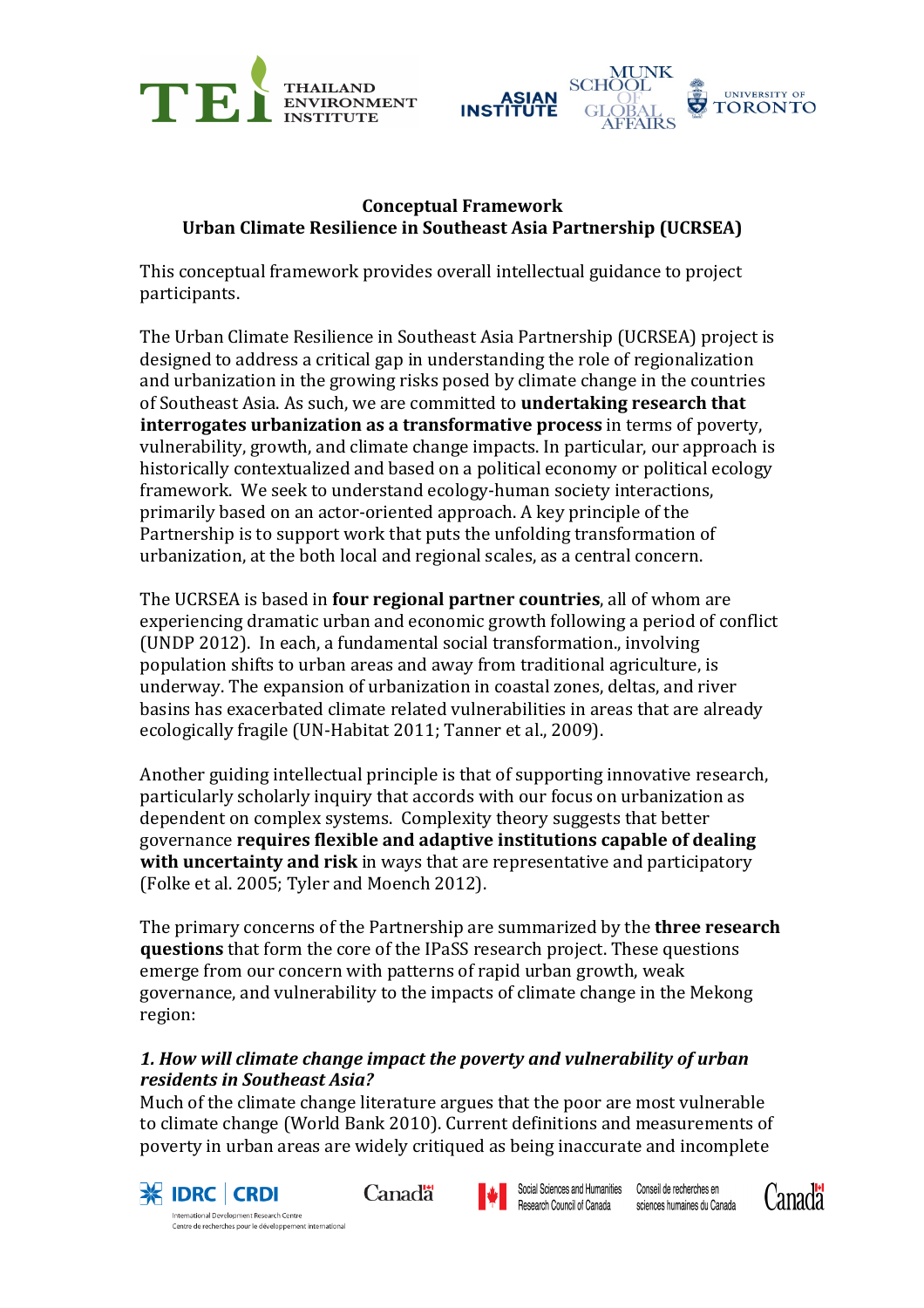



(Mitlin and Satterthwaite 2013). Cities are also associated with increasing levels of inequality. At the same time, climate change creates new sources of vulnerability that put those who are not currently poor at risk. The nature of urbanization creates a new set of dependencies on complex systems of water, food, energy, and transport, and these systems are often beyond the capacity of individuals and administrations to manage (Friend and Moench 2013). The disruptions caused by climate change create vulnerabilities, thus threatening ambitions for equitable sustainable development. Moreover, all social organizations become more complex in multi-ethnic, multi-class urban spaces. To ensure effective public policy for poverty reduction, economic growth, social inclusion, and disaster risk reduction, we need to develop practical methodological frameworks for assessing current urban poverty and well-being as well as future vulnerability.

## 2. What does knowledge, from both academic literature and action research, *tell us about creating climate resilient urban governance that is both inclusive and equitable?*

Both urbanization and the challenges of climate change require new forms of governance that highlight the importance of citizen rights and accountable institutions (UN-Habitat 2011; Giddens 2009; Harvey 2008). Resilience theorists argue that the risks and uncertainties of climate change require a shift from policy and planning processes of 'prediction and action', towards more learning oriented, flexible and adaptive processes (Tyler and Moench 2012; Lebel et al., 2006). As such, there is a need for more informed, deliberative governance processes that bring together diverse disciplines and experience to create flexible, adaptive, and learning-oriented institutions (Folke et al., 2005; Munton 2002). This approach has been applied elsewhere to create a template for sharing complex scientific information with lay people in terms that are relevant to their situations. Shared Learning Dialogues represent a process whereby different stakeholders and different knowledges (including scientific disciplines and 'local knowledge') are brought together in a facilitated, informed public dialogue that assesses trends and trajectories, emerging vulnerabilities, and future climate change risks.<sup>1</sup> In this way, SLDs put urbanization and climate change in the public domain, while promoting social learning and innovation. However, the continuing research challenge is how to create public spaces where informed and inclusive discussion can take place in different political contexts.

 $<sup>1</sup>$  The initiative builds on work that is ongoing in Thailand, Vietnam, India and Indonesia and supported</sup> by the Rockefeller Foundation Asian Cities Climate Change Resilience Network (ACCCRN) program, and USAID-funded Mekong-BRACE (Building Climate Resistant Asian Cities) project (Thailand and Vietnam). The SLD approach has been applied in both these projects to create a template for sharing complex scientific information with lay people in terms that are relevant to their situations.



Centre de recherches pour le développement international





Social Sciences and Humanities Research Council of Canada

Conseil de recherches en sciences humaines du Canada